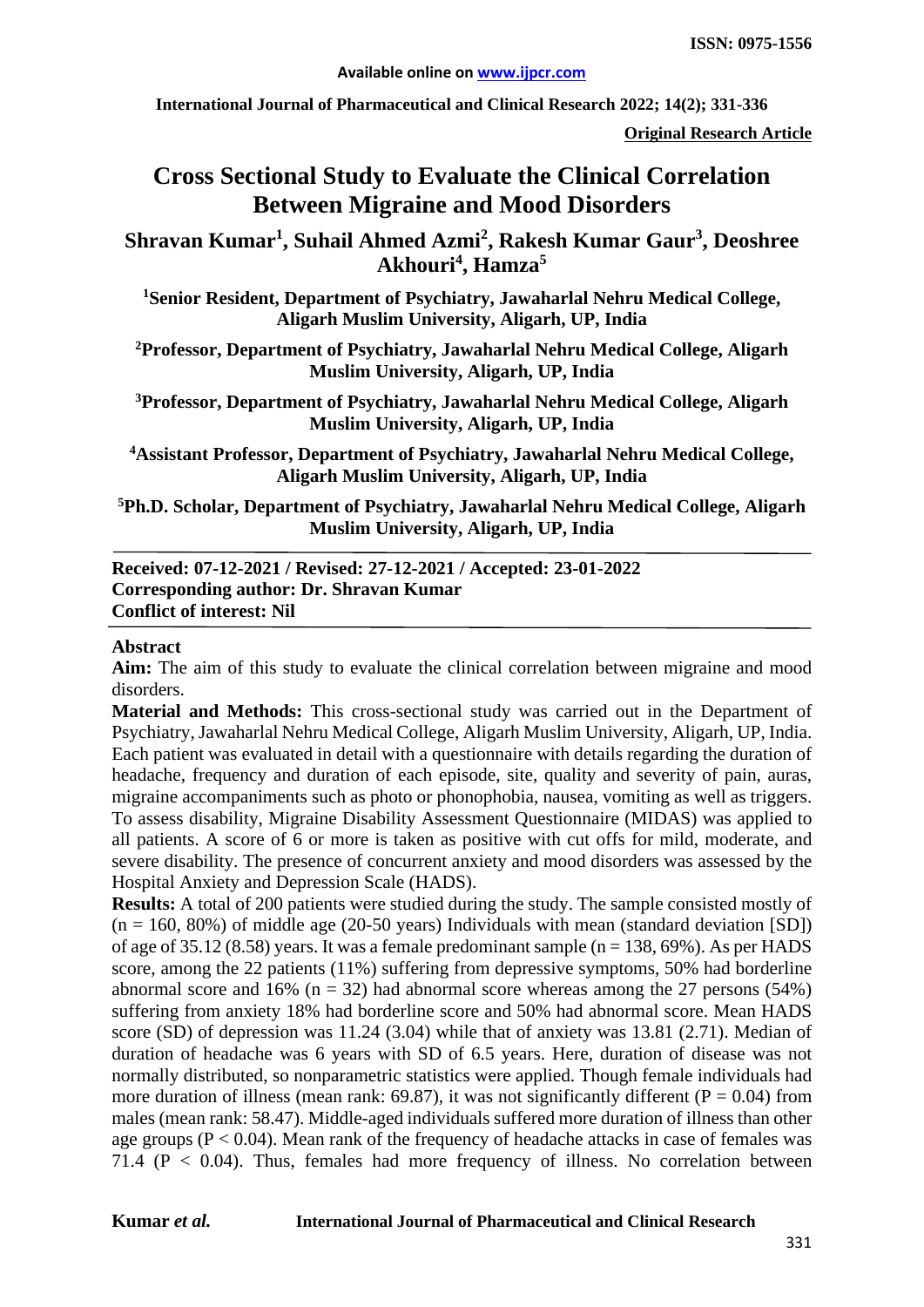gender/age group and frequency of headache attacks was found. 75% ( $n = 150$ ) of individuals had nausea and vomiting. No association with gender or age group with nausea or vomiting was found.  $62\%$  (n = 124) had photophobia and photophobia.

**Conclusion:** We concluded that the mood disorders are comorbid with migraine at a rate comparable to or less than that described in many studies in international literature and the occurrence of comorbid mood disorders significantly contributes to migraine associated disability.

**Keywords:** migraine, mood disorder, HADS

This is an Open Access article that uses a fund-ing model which does not charge readers or their institutions for access and distributed under the terms of the Creative Commons Attribution License (http://creativecommons.org/licenses/by/4.0) and the Budapest Open Access Initiative (http://www.budapestopenaccessinitiative.org/read), which permit unrestricted use, distribution, and reproduction in any medium, provided original work is properly credited.

#### **Introduction**

Migraine is one of the most prevalent disorders in the world. Mood disorders, such as depression and anxiety, similarly, have a high prevalence rate across various geographic locations and populations. Comorbidity means the coexistence of any additional ailment in a person with an index disease [1]. It has been definitely established by numerous population and clinical research studies that mood disorders are comorbid with migraine with a frequency more than would be expected by chance [2] For example, major depression was present in 8.6%–47.9% of individuals with migraine in a metaanalytic study [3] while one study found migraineurs to be 4 or 5 times more likely to suffer from generalized anxiety disorder [4]. These issues are of more than academic interest for the following reasons. One, in diagnosis, as the presence of one disorder, migraine, should prompt the clinician proactively to search for mood disorders and vice versa. Secondly it helps in the management, as management of both migraine and mood disorders are necessary for optimum and quick recovery. For example, the presence of untreated depression has been found to be a risk factor for conversion of low-frequency episodic migraine to chronic migraine [5] Third, comorbid depression and anxiety also are associated with poorer long-term headache outcomes, higher medical costs, healthcare utilization, and increased headache-related disability [6]. Hence, from a public health perspective, measures

to reduce the disability of migraine should include both disorders. Finally, a detailed study of the common epidemiological as well as anatomical and neurochemical associations between the two disorders may well give valuable clues regarding their etiology and pathogenesis. We hypothesized that comorbid mood disorders are more common in migraineurs and that the disability in such patients would be more. The present study was conducted to study the prevalence of mood disorders in migraineurs uncomplicated by other types of headaches, to identify any migrainerelated clinical features which may be associated with co-morbid mood disorders, and to compare migraine-related disability in patients with and without comorbid mood disorders.

# **Material and methods:**

This cross-sectional study was carried out in the Department of Psychiatry, Jawaharlal Nehru Medical College, Aligarh Muslim University, Aligarh, UP, India, for 1 year. All the patients attending Psychiatry OPD and diagnosed with migraine headache and given consent for the study were recruited into the study. The patients having any primary psychiatric disorder or not consented for the study were excluded.

# **Methodology:**

The cases were identified to have migraine by International Classification of Headache Disorder 3 beta criteria. Each patient was evaluated in detail with a questionnaire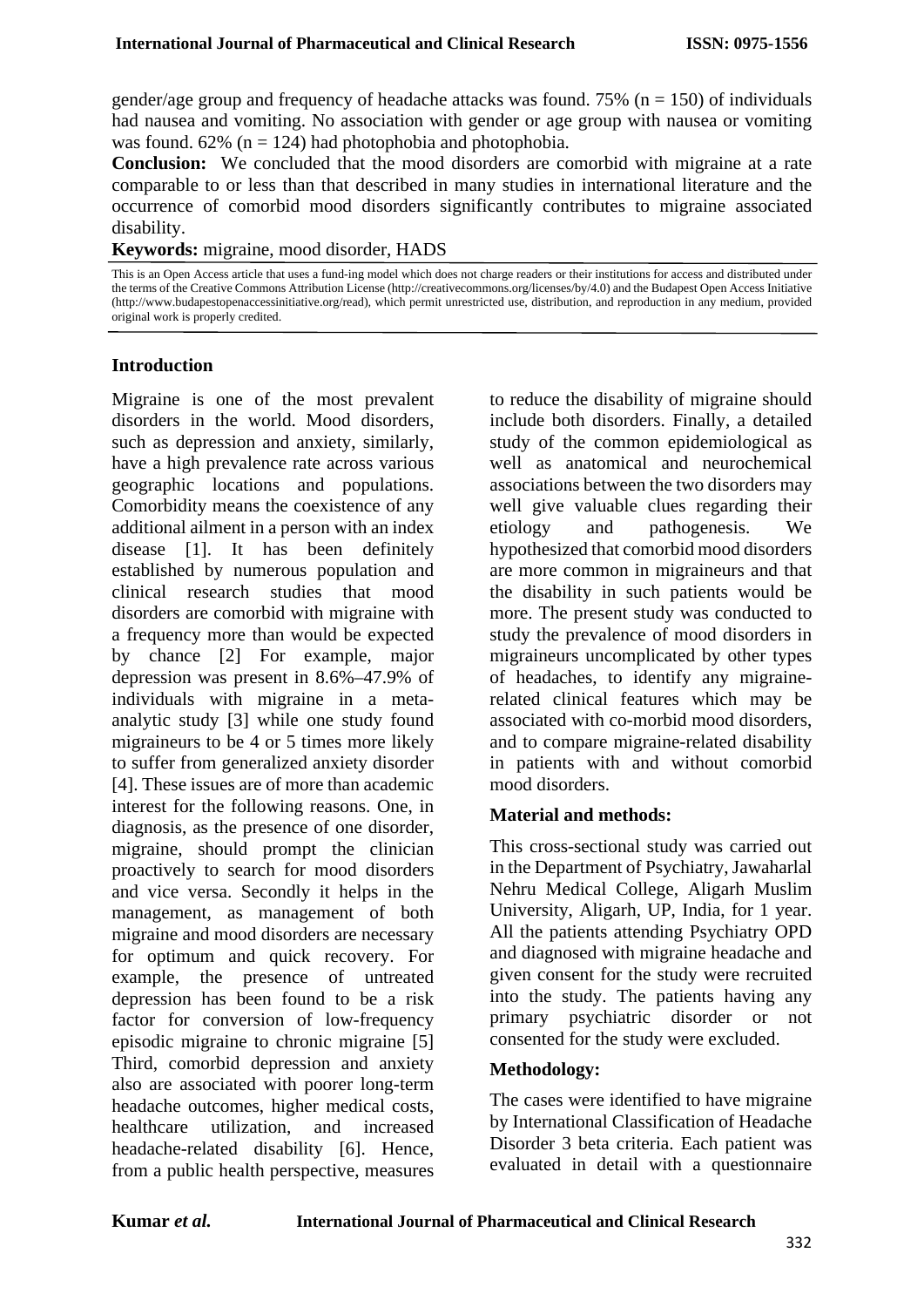with details regarding the duration of headache, frequency and duration of each episode, site, quality and severity of pain, auras, migraine accompaniments such as photo or phonophobia, nausea, vomiting as well as triggers. To assess disability, Migraine Disability Assessment Questionnaire (MIDAS) was applied to all patients. The MIDAS is a well-validated method [7] and consists of five questions to be answered by the patient about the impact of migraine headaches in the past 3 months on their personal, professional and social lives as well another section regarding severity and frequency of these headaches. A score of 6 or more is taken as positive with cut offs for mild, moderate, and severe disability. The presence of concurrent anxiety and mood disorders was assessed by the Hospital Anxiety and Depression Scale (HADS) [8]. This consists of 14 items in two subscales, HADS-Anxiety and HADS-Depression, each with 7 items. Each item expresses the subjective experience of the respondent in the preceding week and is rated 0–3, with zero indicating the maximum symptom severity. The sum of each subscale has a potential range from 0 to 21. A score of 11 or more was taken as positive for either anxiety or depression depending on the subscale. Neuro-imaging studies (magnetic resonance imaging) were done in all patients to rule out structural lesions, in addition to blood counts, erythrocyte sedimentation rate, and routine blood biochemistry.

# **Results:**

A total of 200 patients were studied during the study. The sample consisted mostly of  $(n = 160, 80\%)$  of middle age (20-50 years) Individuals with mean (standard deviation [SD]) of age of 35.12 (8.58) years. It was a female predominant sample ( $n = 138, 69\%$ ). As per HADS score, among the 22 patients (11%) suffering from depressive symptoms, 50% had borderline abnormal score and  $16\%$  (n = 32) had abnormal score whereas among the 27 persons (54%) suffering from anxiety 18% had borderline score and 50% had abnormal score. Mean HADS score (SD) of depression was 11.24 (3.04) while that of anxiety was 13.81 (2.71). Median of duration of headache was 6 years with SD of 6.5 years. Here, duration of disease was not normally distributed, so nonparametric statistics were applied. Though female individuals had more duration of illness (mean rank: 69.87), it was not significantly different  $(P = 0.04)$ from males (mean rank: 58.47). Middleaged individuals suffered more duration of illness than other age groups  $(P < 0.04)$ . Mean rank of the frequency of headache attacks in case of females was  $71.4$  (P < 0.04). Thus, females had more frequency of illness. No correlation between gender/age group and frequency of headache attacks was found. 75% ( $n = 150$ ) of individuals had nausea and vomiting. No association with gender or age group with nausea or vomiting was found.  $62\%$  (n = 124) had photophobia and photophobia.

The clinical correlates between migraine and mood disorders are summarized in the appended No association was found between mood symptoms and age or gender group with mood changes. 25% ( $n = 50$ ) of patients suffered from mood changes. No association was found between mood changes and gender or age group. In addition, no association was found between photo and phonophobia symptoms and mood changes. The correlation was found between mood changes and frequency of headache attacks ( $P = 0.03$ ) which signifies that the more the frequency of migraine headaches the more the chance of having mood symptoms and vice versa. There was no correlation between occurrence/severity of mood changes and total duration of illness. 16% (n= 32) individuals had aura with the migraine episodes. There was no association between aura and mood changes. Median (SD) of the duration of attack (h) was 8 (9.5). The more the attack duration, the more severe were the mood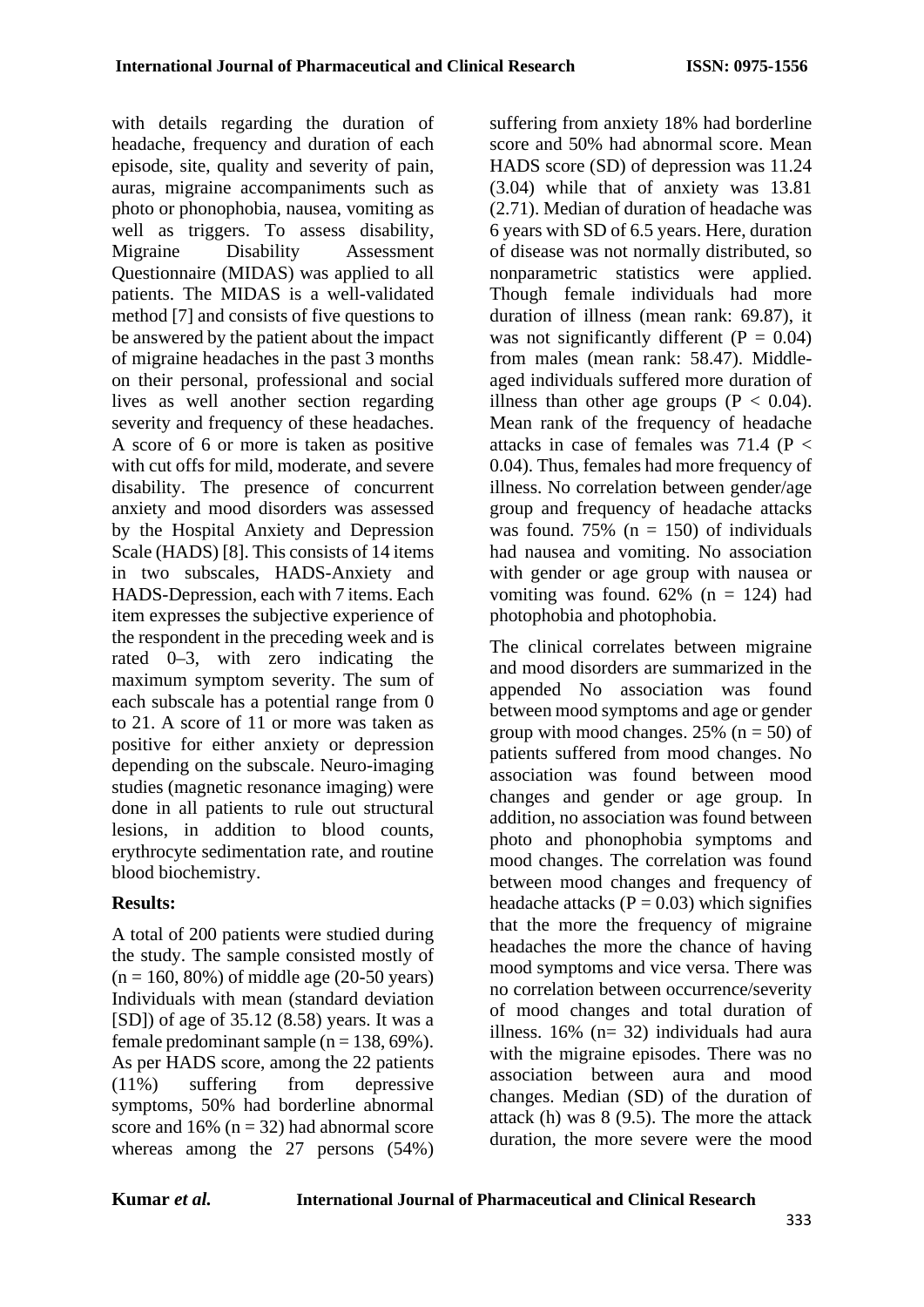changes (mean rank 80.11), and this was significantly correlated  $(P = 0.01)$ . Only 15% ( $n = 30$ ) had menstrual headache and  $2\%$  (n = 4) had menstrual mood changes. There was no significant correlation with mood changes and menstrual headaches. Regarding disability, as per MIDAS, 40%  $(n = 80)$  had no disability, 3%  $(n = 6)$  had mild disability,  $32\%$  (n = 64) had moderate disability, and  $26\%$  (n = 52) had severe disability. A significant association was present between MIDAS score severity with mood changes  $(P < 0.001)$  and between severity of the mood changes with severity of disability.

| Parameter                 |                        |
|---------------------------|------------------------|
| Gender (M/F)              | $62(31\%)/138(69\%)$   |
| Age group (Mean $\pm$ SD) | $35.12 \pm 8.58$ years |
| <b>HADS</b> score         |                        |
| Depression (Mean±SD)      | $11.24 \pm 3.04$       |
| Anxiety ((Mean $\pm SD$ ) | $13.82 \pm 2.72$       |

# **Table 1: Clinical and demographic profile**

| Table 2: Relation between migraine associated features and mood changes |  |  |
|-------------------------------------------------------------------------|--|--|
|                                                                         |  |  |

| Parameter                       | P value |
|---------------------------------|---------|
| Gender                          | 0.31    |
| Age group                       | 0.24    |
| Photophobia and phonophobia     | 0.57    |
| Frequency                       | 0.01    |
| Total duration of migraine      | 0.50    |
| Aura                            | 0.51    |
| Attack duration of each episode | 0.01    |
| Disability                      | 0.001   |

# **Discussion:**

Migraineurs are 2.5 times more likely to be depressed than those without migraine [9,10] and 2–5 times more likely to have anxiety disorders [11]. However, various studies have demonstrated highly variable prevalence rates of mood disorders in migraine. For example, the meta-analytic study [12] alluded to above, reported the existence of comorbid major depressive disorder in 8.6%–47.9% of migraineurs. Indeed, a few studies have not found an association between migraine and depression [13]. This is likely due to differences in the inclusion criteria (for example the presence of other type of concurrent headaches), clinic epidemiological variations between different geographic populations as well as differences between the different scales

used to demonstrate psychopathology. Similarly, many studies have confirmed the comorbidity of migraine and anxiety disorders [11,14,16].In fact, the association between migraine and anxiety disorders is even stronger than affective disorders [17].

The majority of migraineurs (51%–58%) will meet criteria for at least one anxiety disorder during their lifetimes [18]. Generalized anxiety disorders and social phobia were the commonest anxiety disorders associated with migraine. Many epidemiological studies indicate that anxiety disorders are nearly twice as common among migraineurs as is depression [18,20]. Several authors have proposed that the onset of anxiety disorders precedes migraine which in turn precedes depression onset [12]. Analysis of data obtained from our study confirms our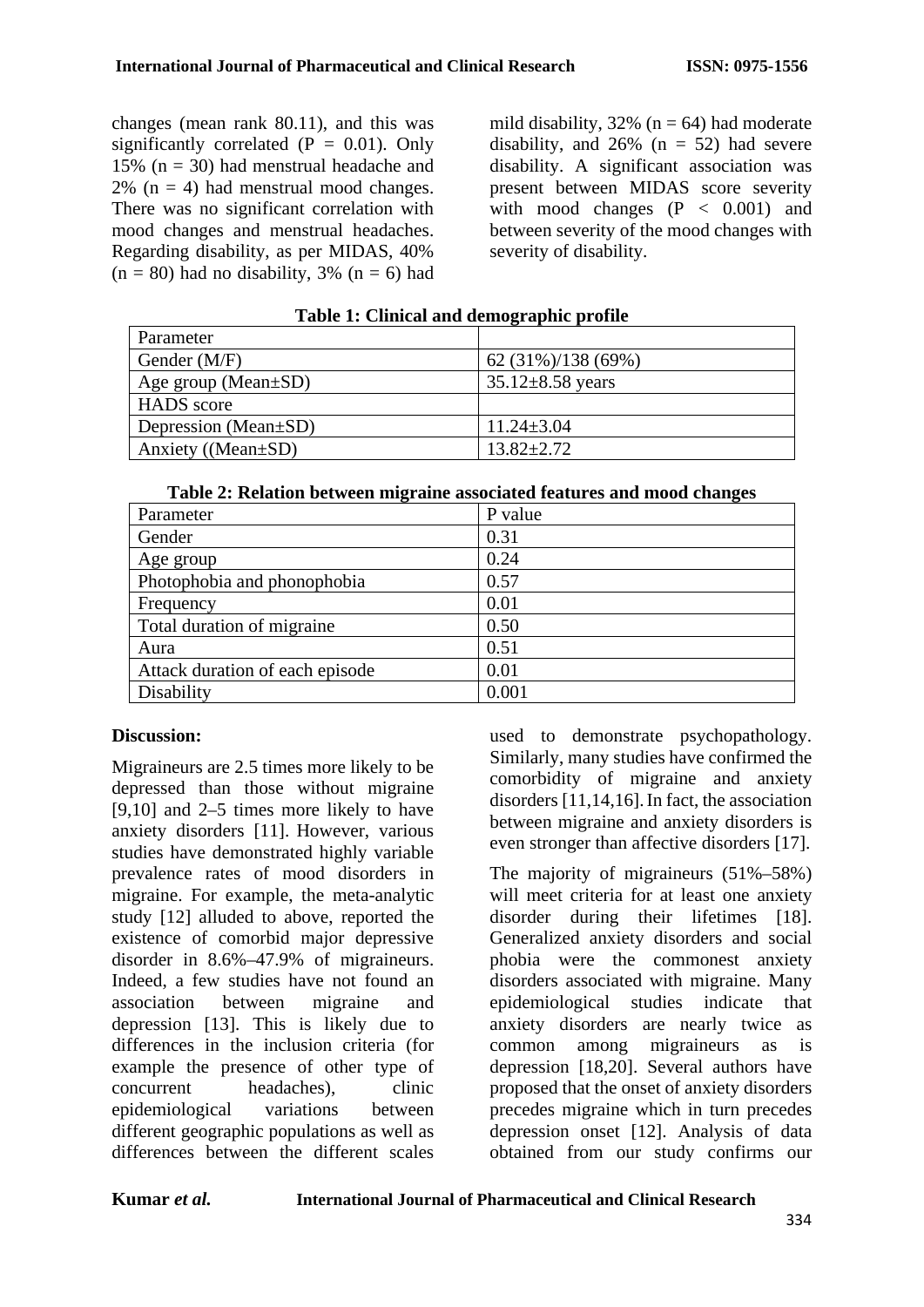hypothesis. 16% of the study population had anxiety, and 11% had depressive symptoms. Mood disorders observed more commonly in migraine than would be expected by chance and the disability in these patients is significantly more than in individuals without mood disorders. We have carefully excluded cases with other types of headaches especially tension-type headaches and analgesic overuse headaches. This is of vital importance as tension-type headaches are independently strongly associated with depression [20,21] while analgesic dependent headaches can significantly worsen disability in migraineurs. Hence, we have also carefully excluded individuals on prophylactic migraine medicines. This is to nullify the effect of commonly used prophylactic medicines such as beta-blockers, flunarizine, and topiramate which can cause adverse mood reactions such as depression and cognitive slowing. The HADS score was selected as it is a well-validated, convenient and suitable to application in an outpatient department setting as well as the fact that it emphasizes the subjective manifestations of anxiety and depression and does not include any questions regarding somatic or pain symptoms which may paradoxically include headache as well.

# **Conclusion:**

We concluded that the mood disorders are comorbid with migraine at a rate comparable to or less than that described in many studies in international literature and the occurrence of mood disorders significantly contributes to migraine associated disability.

# **References:**

- 1. Feinstein AR. The pre-therapeutic classification of co-morbidity in chronic disease. J Chronic Dis. 1970; 23:455–68.
- 2. Baskin SM, Lipchik GL, Smitherman TA. Mood and anxiety disorders in

chronic

headache. Headache. 2006;46(Suppl 3): S76–87.

- 3. Antonaci F, Nappi G, Galli F, Manzoni GC, Calabresi P, Costa A, et al. Migraine and psychiatric comorbidity: A review of clinical findings. J Headache Pain. 2011; 12:115–25.
- 4. Breslau N. Psychiatric comorbidity in migraine. Cephalalgia. 1998;18(Suppl 22):56–8.
- 5. May A, Schulte LH. Chronic migraine: Risk factors, mechanisms and treatment. Nat Rev Neurol. 2016; 12:455–64.
- 6. Smitherman TA, Maizels M, Penzien DB. Headache chronification: Screening and behavioral management of comorbid depressive and anxiety disorders. Headache. 2008; 48:45–50.
- 7. 7.Stewart WF, Lipton RB, Dowson AJ, Sawyer J. Development and testing of the migraine disability assessment (MIDAS) questionnaire to assess headache-related disability. Neurology. 2001;56: S20–8.
- 8. Zigmond AS, Snaith RP. The hospital anxiety and depression scale. Acta Psychiatr Scand. 1983; 67:361–70.
- 9. Lipton RB, Hamelsky SW, Kolodner KB, Steiner TJ, Stewart WF. Migraine, quality of life, and depression: A population-based case-control study. Neurology. 2000; 55:629–35. 10.
- 10. Zwart JA, Dyb G, Hagen K, Ødegård KJ, Dahl AA, Bovim G, et al. Depression and anxiety disorders associated with headache frequency. The Nord-Trøndelag health study. Eur J Neurol. 2003; 10:147–52.
- 11. Breslau N. Psychiatric comorbidity in migraine. Cephalalgia. 1998;18(Suppl 22):56–8.
- 12. Antonaci F, Nappi G, Galli F, Manzoni GC, Calabresi P, Costa A, et al. Migraine and psychiatric comorbidity: A review of clinical findings. J Headache Pain.2011;12:115–25.